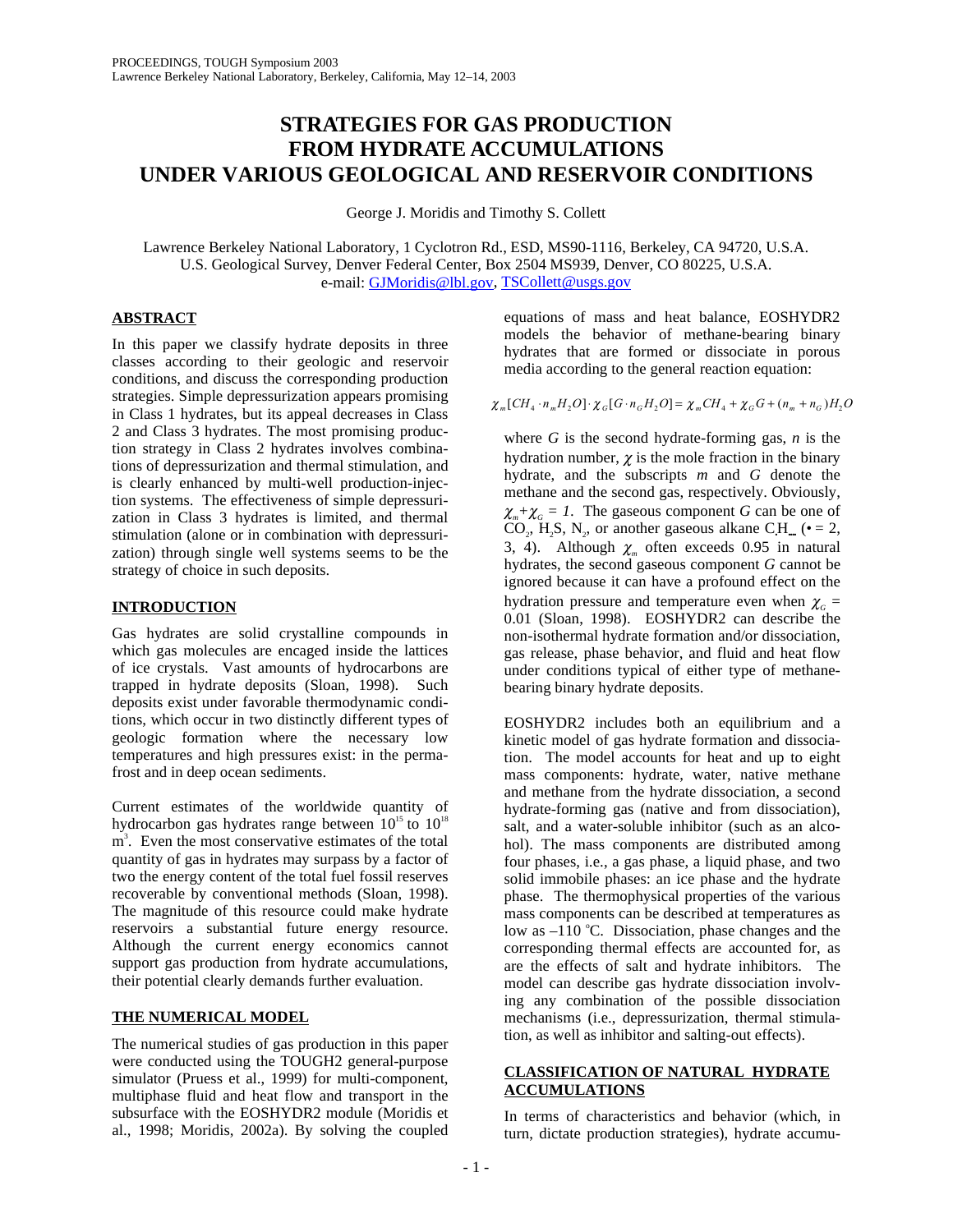lations can be divided into three main classes. Class 1 accumulations comprise two zones: the hydrate interval (often exhibiting a very low effective permeability because of the presence of large hydrate saturations in the pore space), and an underlying twophase fluid zone with free (mobile) gas. In this class, the bottom of the hydrate stability zone usually coincides with the bottom of the hydrate interval. In terms of gas production, this is the most desirable class for exploitation because of the hydrate thermodynamic proximity to the hydration equilibrium (necessitating only small changes in pressure and temperature to induce dissociation).

Class 2 deposits feature two zones: a hydrate-bearing interval, overlying a mobile water zone with no free gas (e.g., an aquifer). Class 3 accumulations include a single zone, the hydrate interval, and are characterized by the absence of an underlying zone of mobile fluids. In Classes 2 and 3, the entire hydrate interval may be well within the hydrate stability zone, i.e., the bottom of the hydrate interval does not mark the bottom of the hydrate stability zone. The desirability of Class 2 and 3 accumulations as gas production targets is less well defined than for Class 1 deposits, and can be a complex function of several issues, including thermodynamic proximity to hydration equilibrium, initial conditions, environ-mental concerns and economic considerations.

In the ensuing discussion we focus on permafrost hydrate deposits because of the availability of field data. The results generally apply to ocean deposits, although boundary conditions can play a more important role in such accumulations.



*Figure 1. Gas production from a Class 1 hydrate accumulation in the North Slope, Alaska.* 

## **GAS PRODUCTION FROM CLASS 1 HYDRATE ACCUMULATIONS**

The schematic in Figure 1 shows gas production from a Class 1 hydrate accumulation in the North Slope of Alaska. The initial conditions in the hydrate zone and in the underlying free gas zone, as well as all pertinent hydraulic and operational parameters, are listed on Figure 1. Gas is produced from five identical wells producing from the free gas zone at a cumulative rate of  $Q = 4.2475 \times 10^6$  standard m<sup>3</sup>/day (1.5 $\times$ 10<sup>8</sup>) ft<sup>3</sup>/day). This production scenario leads to depressurization-induced hydrate dissociation.

The grid used in this 3-D simulation involved about 60,000 elements, and described only half the system depicted in Figure 1 because of symmetry. Only pure CH4-hydrate was considered. Five components were considered in the simulations:  $CH<sub>a</sub>$ -hydrate,  $H<sub>2</sub>O$ ,  $CH<sub>4</sub>$ from the free zone,  $CH<sub>4</sub>$  from hydrate dissociation (thus enabling tracking directly and separately the contributions of the two  $CH<sub>4</sub>$  sources to the production stream), and heat. The most challenging part of the simulation involved the determination of the areally-variable appropriate initial conditions, i.e., of the initial distributions of pressure, temperature, and saturations (gas, water and hydrate) that would result in (a) physically meaningful geothermal gradients, (b) a hydraulic-hydrostatic equilibrium, and (c) hydration equilibrium that would lead to the appearance of the numerically predicted hydrate interface at an elevation matching the known field location.

Figure 2 shows the cumulative volumes of hydrateoriginating CH<sub>4</sub> released during the depressurizationinduced dissociation (both equilibrium and kinetic). For comparison, the cumulative gas volume produced from the system over the duration of the study is also shown. A comparison of these curves provides a measure of the level of replacement of gas from the free-gas zone by CH<sub>4</sub> released during dissociation.

The results in Figure 2 indicate that, assuming an equilibrium process, dissociation replaces a very large portion of the  $CH<sub>4</sub>$  produced from the free-gas zone. The replenished gas portion can be as high as 90%, and declines at later times, but is well above the 50% level at the end of the four-year study period. The volume of gas released under a kinetic dissociation regime is substantially smaller.

The corresponding effects on the pressure evolution in the free-gas zone are shown in Figure 3. Under equilibrium dissociation, the pressure decline is much milder than that for kinetic dissociation.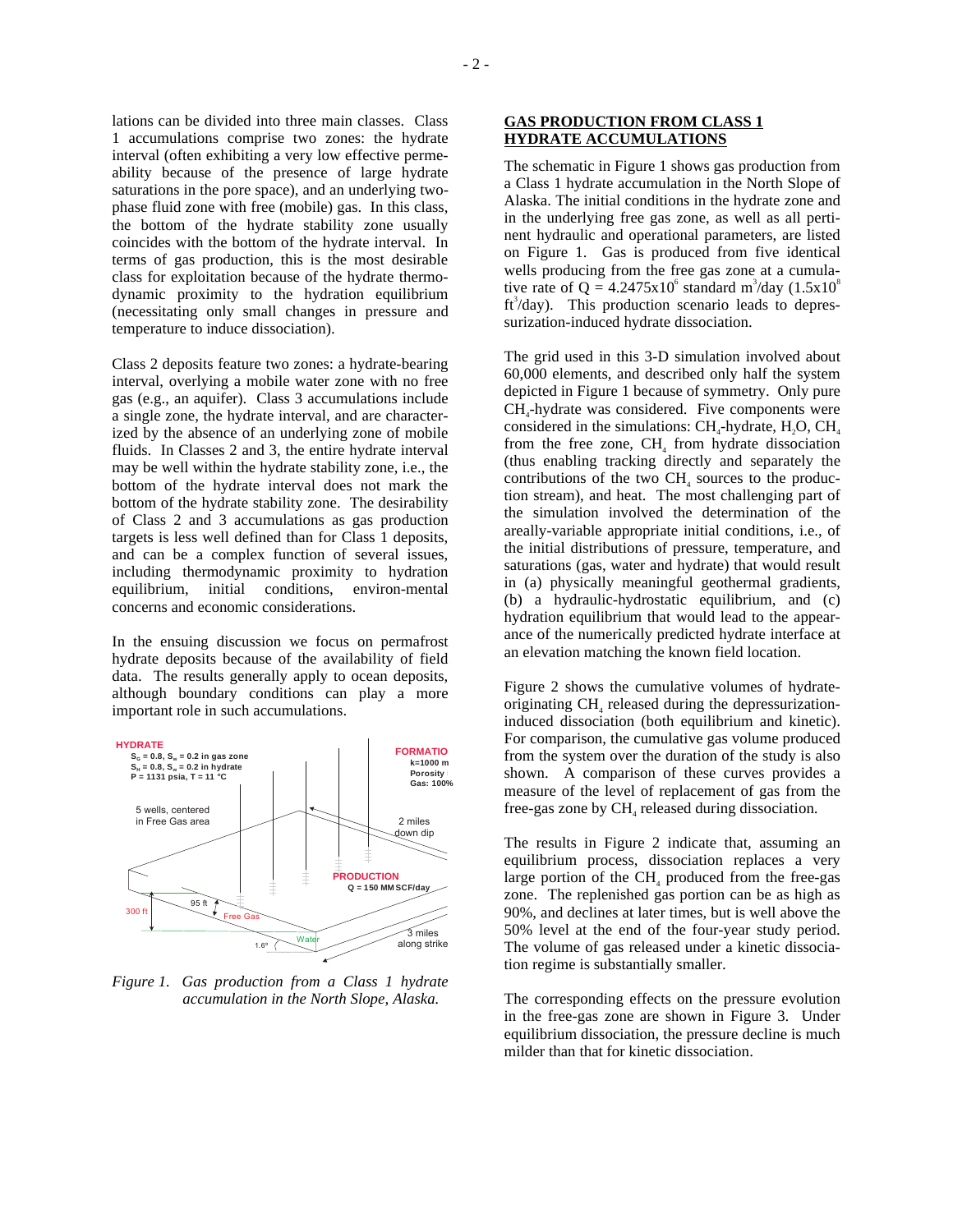

*Figure 2. Cumulative release of CH<sub>4</sub> from hydrate dissociation during gas production from the Class 1 hydrate in Figure 1.* 

This is because, under equilibrium dissociation, the free gas zone is replenished by large CH<sub>4</sub> releases from the dissociating hydrate. Under kinetic dissociation, the CH $_{4}$  releases are much lower, resulting in a steeper pressure decline.

The results are elucidated in Figure 4, which shows the evolution over time of the rate of  $CH<sub>4</sub>$  release under equilibrium-dissociation conditions. The rate increases initially, because the pressure drop in the free gas zone (caused by the gas production) increases with time, leading to larger pressure differentials and, consequently, larger driving forces for depressurization-induced dissociation and larger volumes of released gas.

However, the rate begins to decline after a maximum is reached at about  $t = 220$  days. This occurs when the effect of increasing depressurization is overcome by the counter-acting progressive cooling of the hydrate (due to the strongly endothermic nature of dissociation), which makes dissociation increasingly difficult.

In Figure 5, the CH<sub>4</sub> release rates under kinetic dissociation show a different behavior in terms of both the pattern and the magnitude of the rate evolution over time. The initial release rate is very small (because the large permeability of the formation results in a very mild and uniformly distributed pressure decline), but begins increasing rapidly as the pressure drop increases while the temperature is not strongly affected. This is followed by a period of roughly



*Figure 3. Pressure evolution during gas production from the hydrate deposit in Figure 1.* 

stable release rate (from t=200 to  $t = 600$  days), indicating parity between the effects of depressurization and cooling on dissociation. After this period, the release rate begins to decline as the effects of depressurization are overwhelmed by the adverse consequences of hydrate cooling.

Note that this is a particularly appealing specimen of a Class 1 hydrate deposit, characterized by the confluence of all possible conditions favorable to enhanced gas production from hydrate dissociation. This accumulation is endowed by a thick free-gas zone (91.5 m = 300 ft), a thick hydrate zone (about 183 m =  $600$  ft), a very large interface area of the hydrate with the free gas, and a large intrinsic permeability  $(10^{12} \text{ m}^2 = 1 \text{ darcy})$ . The bottom of the hydrate zone is at equilibrium, requiring a very small perturbation of pressure or temperature for gas dissociation to begin.

The large intrinsic permeability indicates low capillary pressures, and, coupled with the thick free gaszone, leads to low water saturations in the vadose zone and rapid drainage of the very large amounts of water released during dissociation. This combination of factors prevents the build-up of water saturation in the vicinity of the dissociating hydrate, and alleviates the potential problem of impeded gas flows due to the resulting adverse relative permeability conditions. The dip of the system allows concentration of the draining water near the lowest point of the formation, thus localizing water storage and limiting its potentially adverse effects on dissociation.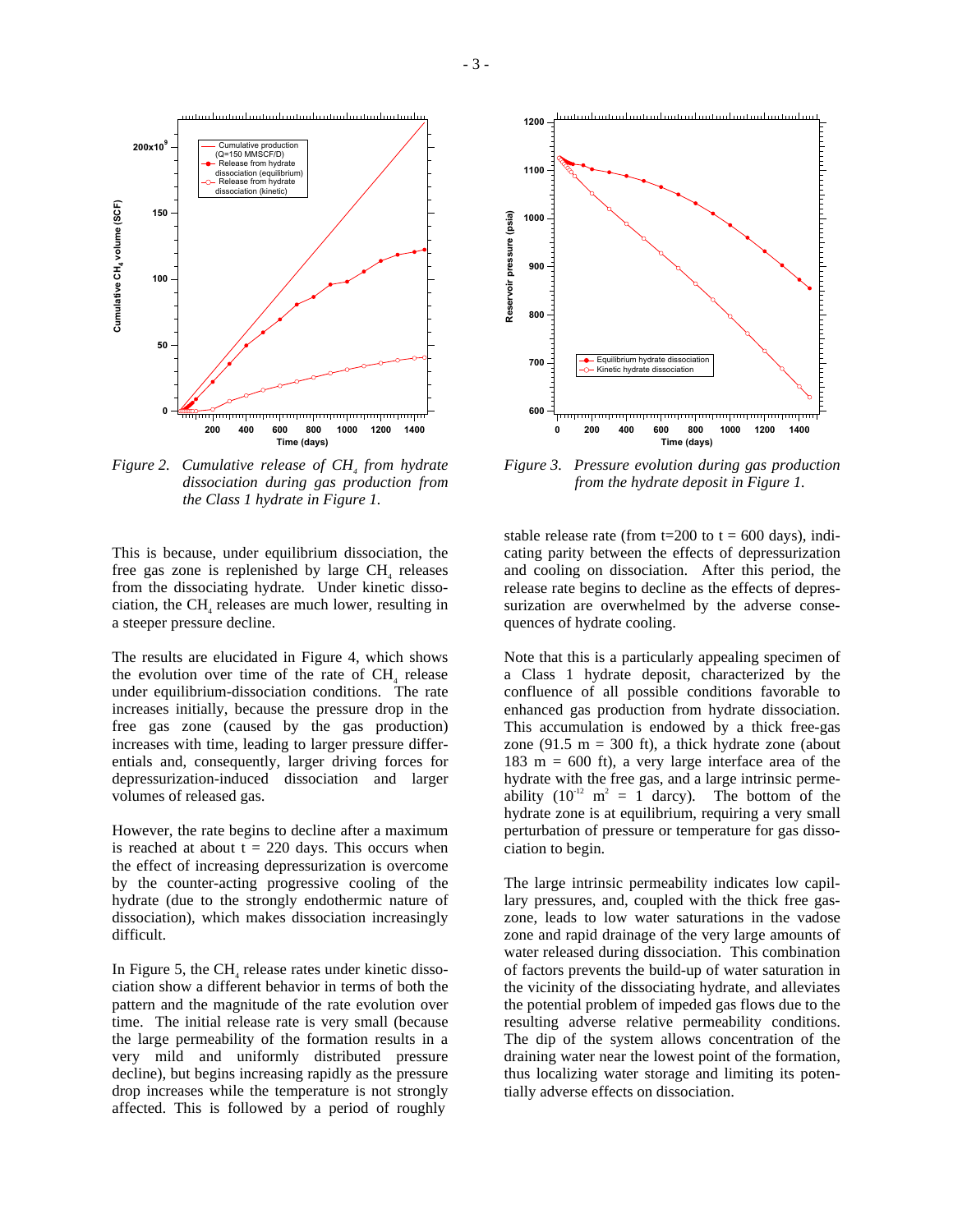

*Figure 4.* Release rate of CH<sub>4</sub> from the equilibrium *dissociation of the hydrate deposit in Figure 1.* 

The large intrinsic permeability results in pressure declines that are mild and nearly uniform in the reservoir. Exposure of the very large hydrate-gas interface to these uniform pressure drops results in dissociation from practically the entire interface. Additionally, the mild pressure drops allow cooling to be slower and distributed over the whole interface, thus allowing more effective heat transfer from the surroundings and higher overall temperatures. Such mild processes are far better in allowing the slow process of heat conduction to supply the heat necessary for dissociation than steeper pressure gradients. Such steeper conditions may lead to an initial burst of gas release, but this is localized and self-limiting because the resulting rapid cooling overwhelms the slow mechanism of heat conduction (the only energy source under pure depressurization) and leads to increasingly slower dissociation.

## **GAS PRODUCTION FROM CLASS 2 HYDRATE ACCUMULATIONS**

An initial review of Class 2 hydrate accumulations indicates significant positive features. Because of the near-incompressibility of water, depressurization appears to be more effective than in Class 1 hydrates because the pressure disturbance is stronger and is usually sensed by a large area of the hydrate-water interface. Additionally, the presence of water with its relatively heat capacity provides an additional significant heat reservoir to supply the needs of the endothermic dissociation reaction.



Figure 5. Release rate of CH<sub>4</sub> from the kinetic disso*ciation of the hydrate deposit in Figure 1.* 

However, upon further study, Class 2 hydrates reveal serious shortcomings. Despite the favorable depressurization regime, gas production is hampered by the adverse relative permeability conditions of emergence and maintenance of a gas phase in a previously fully-saturated water zone. In single well configurations, depressurization-induced gas product-ion is accompanied by very significant water production that represents up to 98% of the total produced mass (Moridis et al., 2002). Disposing of such large volumes of water in environmentally sensitive areas (such as the North Slope) may be fraught with complications, in addition to the economic considerations related to the pumping out and disposing of such large volumes of water.

Moridis (2002b) highlighted the limited potential of single-well systems, and proposed an approach involving multi-well (five-spot) systems with net zero water withdrawals that could maximize production from Class 2 hydrate accumulations. Reservoir fluids (i.e.,  $H<sub>2</sub>O$  and gas from dissociation) were produced from the four production wells at rates determined by the relative permeabilities, and hot water was injected into the center-well at a rate equal to the production rate after heating it with a portion of the produced gas. The obvious advantage of this scheme is that it combines the two most important mechanisms of hydrate dissociation, i.e., depressurization at the production well, and thermal stimulation at the injection well. By appropriate placement of the injection and production intervals, mixing of the injected hot water with the colder native reservoir water was minimized, while maximizing the thermal advantages of buoyancy that tended to concentrate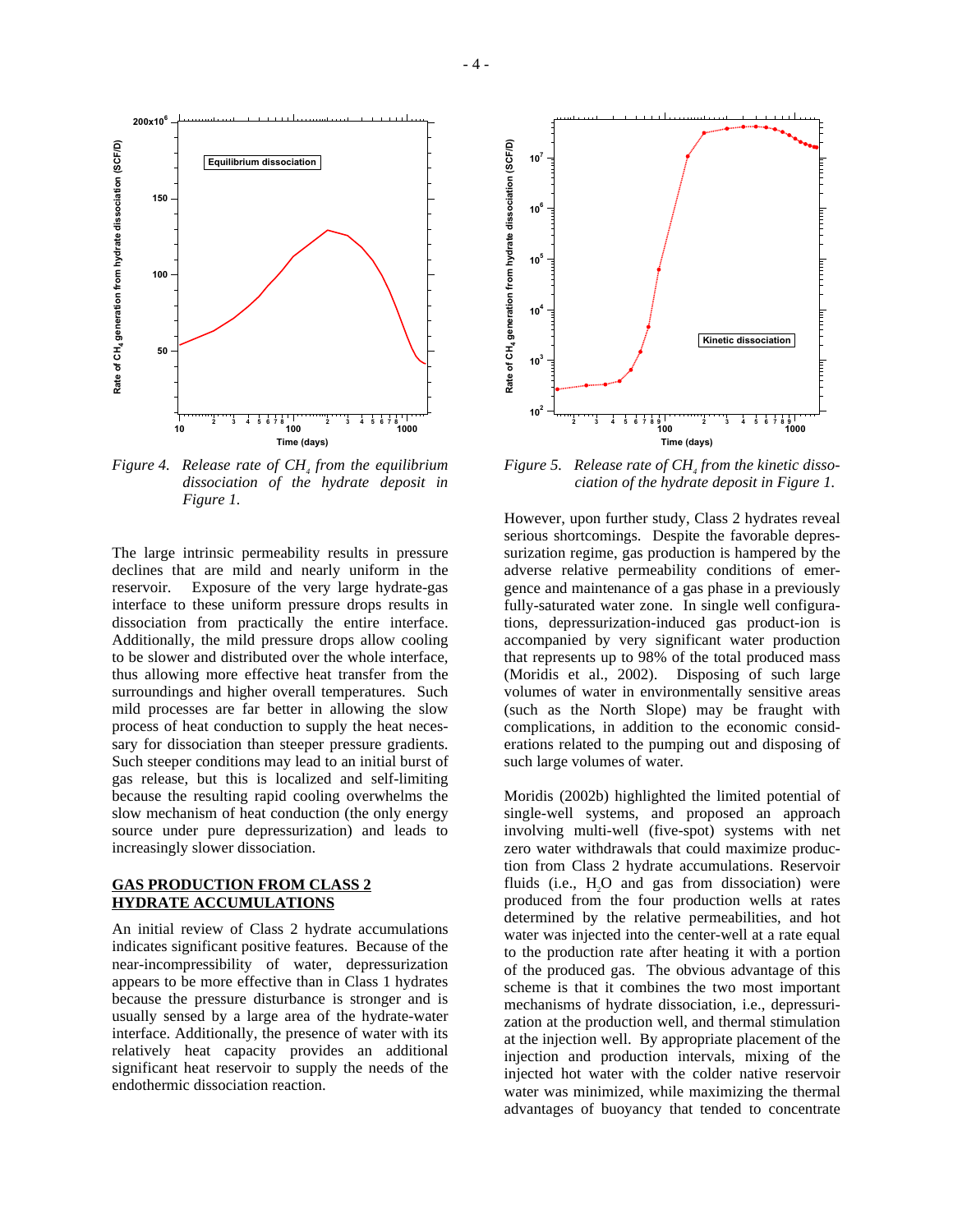the warmer water immediately below the targeted hydrate interface.

In these simulations, data from the Mallik accumulation were used (Dallimore et al., 1999). The hydrate layer is 16 m thick, and is underlain by 2-m-thick water-saturated layer. The hydrate and water saturations in the hydrate interval are  $S_{\mu} = 0.8$  and  $S_{\nu} = 0.2$ , respectively. At the bottom of the hydrate interval, the pressure  $P = 9$  MPa and the temperature was  $T =$ 7.5  $\degree$ C. Because of symmetry, only a quarter of the domain was simulated using a 3-D Cartesian system. The side of the simulated quadrant was 30 m. The domain was discretized in 46x46x33 unequally spaced subdivisions in (*x,y,z*), resulting in almost 70,000 gridblocks. Four equations (one for each components, i.e.,  $CH<sub>4</sub>$  from dissociation,  $H<sub>2</sub>O$ , hydrate, salt) and one heat balance equation were considered in each gridblock, leading to a system of about 350,000 simultaneous equations. In the base case, the initial water injection and production rate was  $Q = 2400$  kg/day, and the injection temperature was  $T_w = 50$  °C.

There are two possible sources of the evolving gas: CH4 originating from the depressurization-induced dissociation of hydrates in the vicinity of the production well (hereafter referred to as D-gas), and CH4 from the thermal dissociation of hydrates in the vicinity of the hot-water injection well (hereafter referred to as T-gas). Figure 6 (Moridis, 2002b) shows the cumulative, D-gas and T-gas releases in Zone A over a 90-day period. As expected, D-gas emerges earlier than T-gas because of the speed of propagation of the pressure wave and the significant thermal inertia of hydrate-impregnated media (hydrate being a relative thermal insulator). However, the pressure drop due to fluid withdrawal is relatively small. Thus, driving depressurizationinduced hydrate dissociation is limited, and is further hampered by a temperature decline in the vicinity of the production well (steeper before the hot water front arrives at the production well). This is caused by the endothermic nature of the hydrate dissociation reaction, and leads to an increase in the hydrate dissociation pressure, thus making hydrate dissociation progressively more difficult. The result is that the contribution of T-gas overtakes that of D-gas at an early stage.

These observations are confirmed by the hydrate saturation distribution in Figure 7, which shows the decay of hydrate near the hot water injection well. Note the sharp hydrate interface (demonstrated by the bunching of the saturation contour lines). This was expected because of the low relative permeability to water (due to high initial  $S_H$ ), leading to limited advection-driven heating and the dominance of conduction (a slow process).



*Figure 6. CH<sub>4</sub> volume released in the reservoir -Class 2 hydrate deposit problem (Moridis, 2002b).* 



 *Figure 7. Hydrate saturation distribution on the injection/production plane at t=90 days-Class 2 hydrate deposit problem (Moridis, 2002b).* 

The cumulative gas production from the production well (and the corresponding mass fraction of the gas in the production stream) appear in Figure 8. Differences from the results in Figure 6 are due to gas storage in the reservoir after dissociation. Comparison of Figures 8 and 6 indicates that the gas production and D-gas release are about equal at early times, but they begin to deviate as T-gas begins arriving at the production well. The arrival of T-gas is marked by a change in the slope of the cumulative gas production curve. An important observation is that the produced gas represents a small fraction of the total produced mass (the rest being water), and does not exceed the 6% level during the 90-day simulation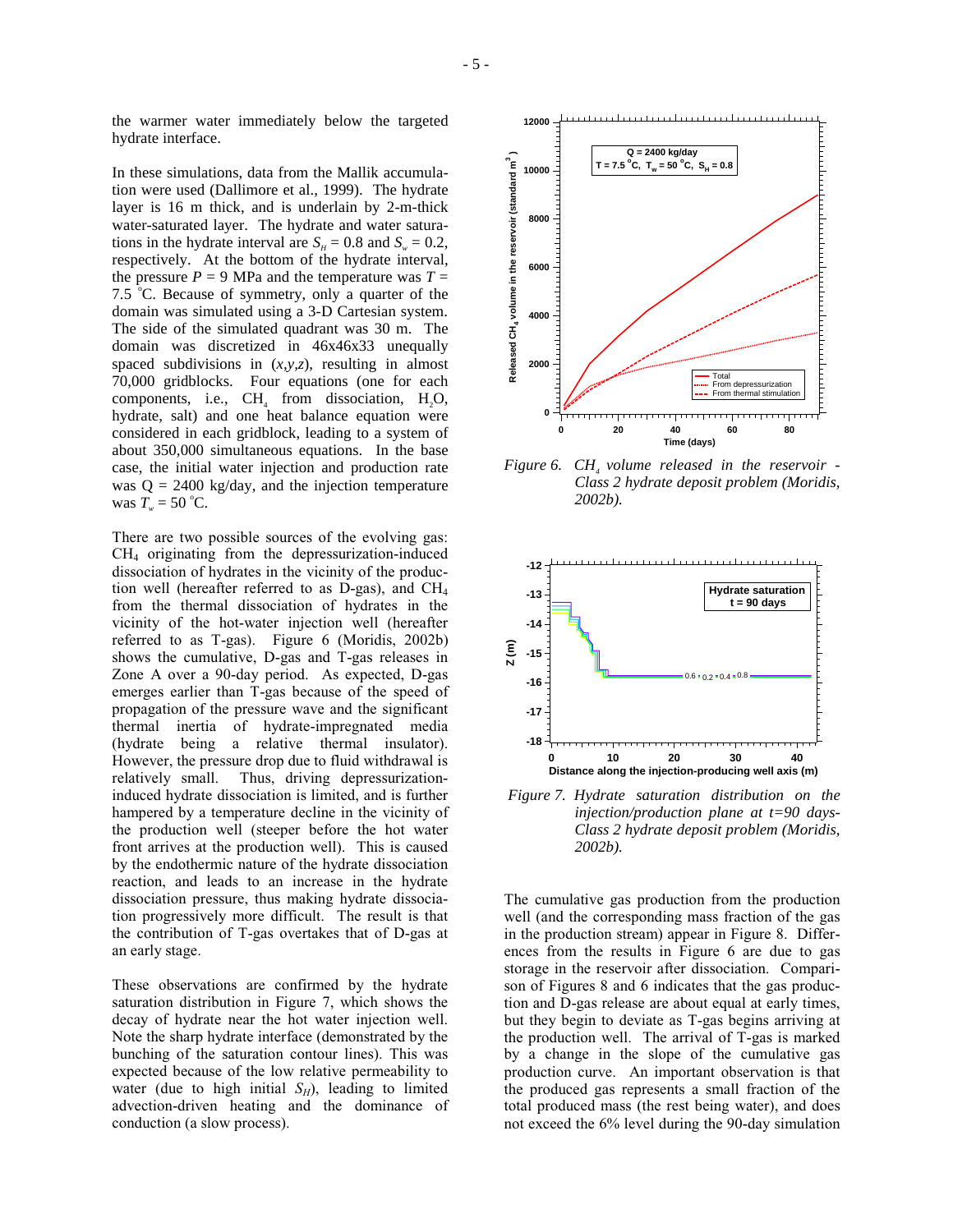period. The gas mass fraction declines from an initial high, and then appears to stabilize at a level close to 2%. The possibility of this level rising after a longer injection-production period cannot be dismissed (as the expanding gas front from thermal dissociation reaches the production well), especially because the curve in Figure 8 shows faint signs of an upward trend. Unfortunately, the long execution times of this problem did not permit continuation of the study beyond the 90-day period.



*Figure 8. Cumulative CH<sub>4</sub> volume at the production well - Class 2 hydrate deposit problem (Moridis, 2002b).* 

#### **GAS PRODUCTION FROM CLASS 3 HYDRATE ACCUMULATIONS**

Class 3 hydrate accumulations do not appear to be obvious candidates for depressurization-induced dissociation. This is because desirable Class 3 hydrate deposits have a high hydrate concentration, which in turns reduces the effective permeability of reservoir fluids and makes flow through the hydrate difficult (and practically impossible if the intrinsic permeability of the medium is low). This limits the reach of depressurization to a narrow zone in the vicinity of the low-pressure (e.g., the depressurization well). The problem is compounded by the lack of permeable zones in direct contact with the hydrate interval, such as these in Class 1 and Class 2 hydrates. Thus, depressurization may be an option only if the hydrate saturation is low (reducing their value as a production target) and the intrinsic permeability is high. Because of the adverse permeability conditions, thermal stimulation appears promising in Class 3 hydrates, and may be the only production option.

The Class 3 hydrate deposit investigated here is located in the Eileen area, North Slope, Alaska, and corresponds to the C1 unit in the Northwest Eileen State-2 well (Collett, 1999). The hydrate layer is 17.2 m thick, and is assumed to be 100%  $CH<sub>4</sub>$ hydrate. The hydrate and water saturations in the hydrate interval are  $S_n = 0.71$  and  $S_n = 0.29$ , respectively. At the bottom of the hydrate interval, the pressure  $P = 7.2426$  MPa and the temperature was  $T$  $= 9^{\circ}C.$ 

A 2-D cylindrical grid was used to describe this single-well system. The domain was subdivided in 200x200 equally spaced subdivisions in (*x*, *z*), resulting in 40,000 gridblocks. Four equations (i.e., components) were considered (CH<sub>4</sub> from dissociation, H2O, hydrate, and heat) in each gridblock, leading to a system of about 160,000 simultaneous equations. The well was completed in the entire hydrate interval, and thermal dissociation was induced by circulating water at a temperature  $T_w = 50$  °C in the well.



*Figure 9. Gas production from the Class 3 hydrate deposit in Unit C1 of the Northwest Eileen State-2 Well, North Slope, Alaska.* 

The cumulative gas production is shown in Figure 9. For comparison, the cumulative gas volume for an initial  $S_H = 0.45$  is included in the same figure, and conforms to expectations of lower releases because of less hydrate in the pore space. When the initial temperature is assumed to be only  $7 °C$  (only  $2 °C$ cooler), the cumulative gas production is reduced by a factor larger than 3 (Figure 10). This is caused by the very large amounts of heat that are needed to raise the temperature of the hydrate (a thermal insulator) and of the medium to the dissociation level, reducing the heat available for dissociation.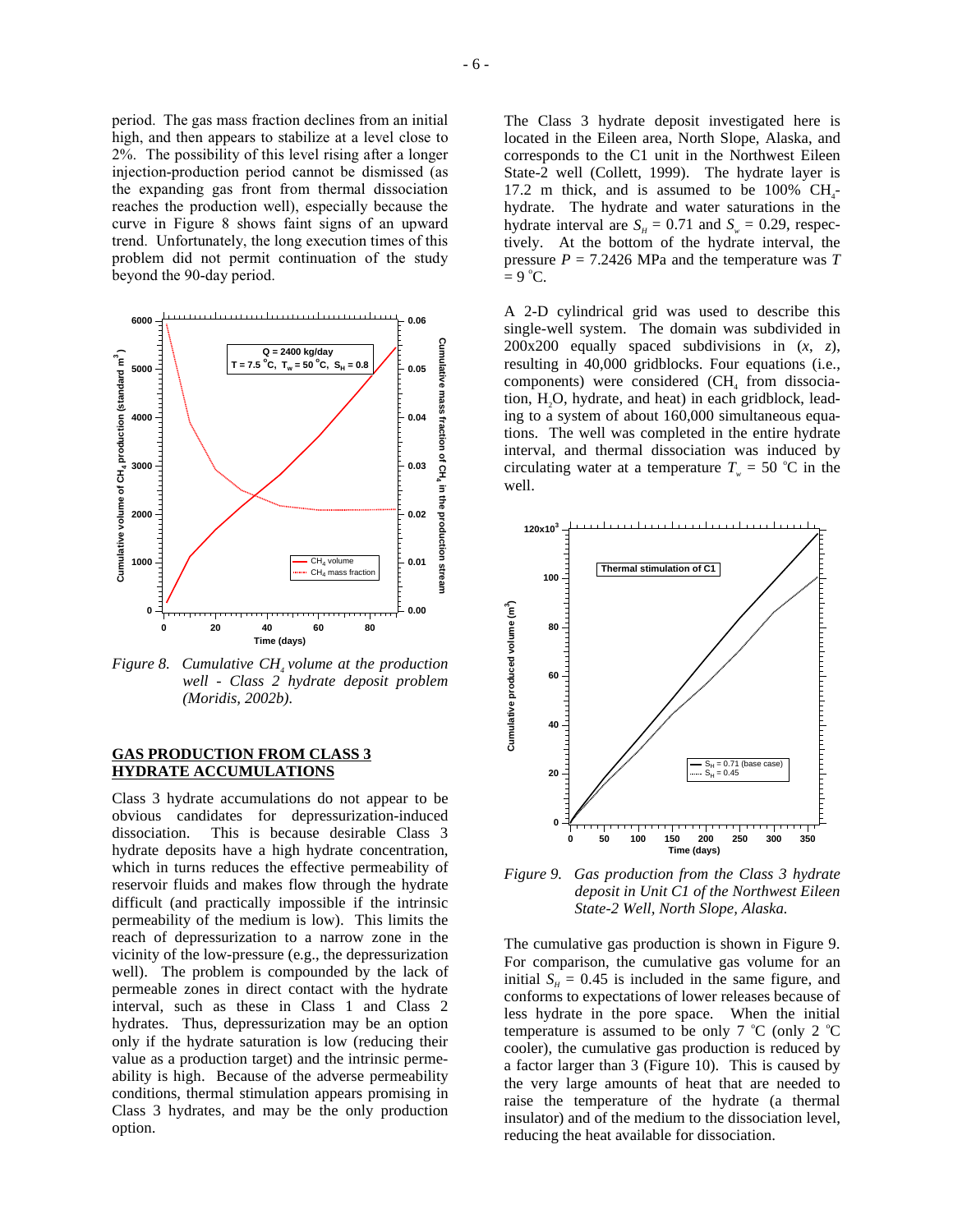When heat is added directly at the well bore (i.e., through electrical heating) at a rate of 6KW (roughly that at the beginning of circulation of the  $T_w = 50$  °C water in the well), cumulative gas production increases (Figure 10) because the heat addition is unaffected by the decreasing thermal gradient between the circulating water and the formation (a situation that limits the effectiveness of thermal dissociation through hot water circulation).

The effect of operating conditions at the production well can be dramatic, as Figure 11 indicates. When the well is kept at near atmospheric pressure (by rapid removal of water in the wellbore) and electrical heat is added at the rate of 6KW, the cumulative gas production registers a spectacular increase, and exceeds that for the base case of hot water circulation (corresponding to hydrostatic pressure at the well) by a factor of about 50. The reason for this dramatic increase is the fact that this configuration allows a combination of both depressurization and thermal stimulation (i.e., the two most important dissociation mechanisms).

## **SUMMARY AND DISCUSSION**

The objective of this study is the analysis of appropriate strategies for gas production from a wide range of natural hydrate accumulations. These strategies involve the two main hydrate dissociation mechanisms (depressurization and thermal stimulation) either individually or in combination. Selection of the appropriate strategy is strongly influenced by the geological setting and the conditions prevailing in the hydrate accumulation.

The TOUGH2 general-purpose simulator with the EOSHYDR2 module was used for the analysis. EOSHYDR2 models the non-isothermal gas release, phase behavior and flow in binary hydrate-bearing porous and fractured media (involving methane and another hydrate-forming gas) by solving the coupled equations of mass and heat balance, and can describe any combination of mechanisms of hydrate dissociation.

In terms of production strategy and behavior, hydrate accumulations are divided into three main classes. In Class 1 the permeable formation includes two zones: the hydrate interval and an underlying two-phase fluid zone with free (mobile) gas. In this class, the



*Figure 10. Effect of hydrate temperature and heat addition method on gas production from the Class 3 hydrate deposit in Unit C1 of the Northwest Eileen State-2 Well, North Slope, Alaska.* 

bottom of the hydrate stability zone occurs above the bottom of the permeable formation. Class 2 features a hydrate-bearing interval overlying a mobile water zone (e.g., an aquifer). Class 3 is characterized by the absence of a hydrate-free zone, and the permeable formation is thus composed of a single zone, the hydrate interval. In Classes 2 and 3, the entire hydrate interval may be well within the hydrate stability zone (i.e., the bottom of the hydrate interval does not necessarily indicate hydrate equilibrium).

We study gas production from several accumulations that span the three hydrate classes. The numerical simulations indicate that, in general, the appeal of depressurization decreases from Class 1 to Class 3, while that of thermal stimulation increases. Thus, simple depressurization appears to enjoy an advantage over other production strategies in Class 1 hydrate deposits. The most promising production strategy in Class 2 hydrates involves combinations of depressurization and thermal stimulation, and is enhanced by multi-well production-injection systems, e.g., a five-spot configuration.